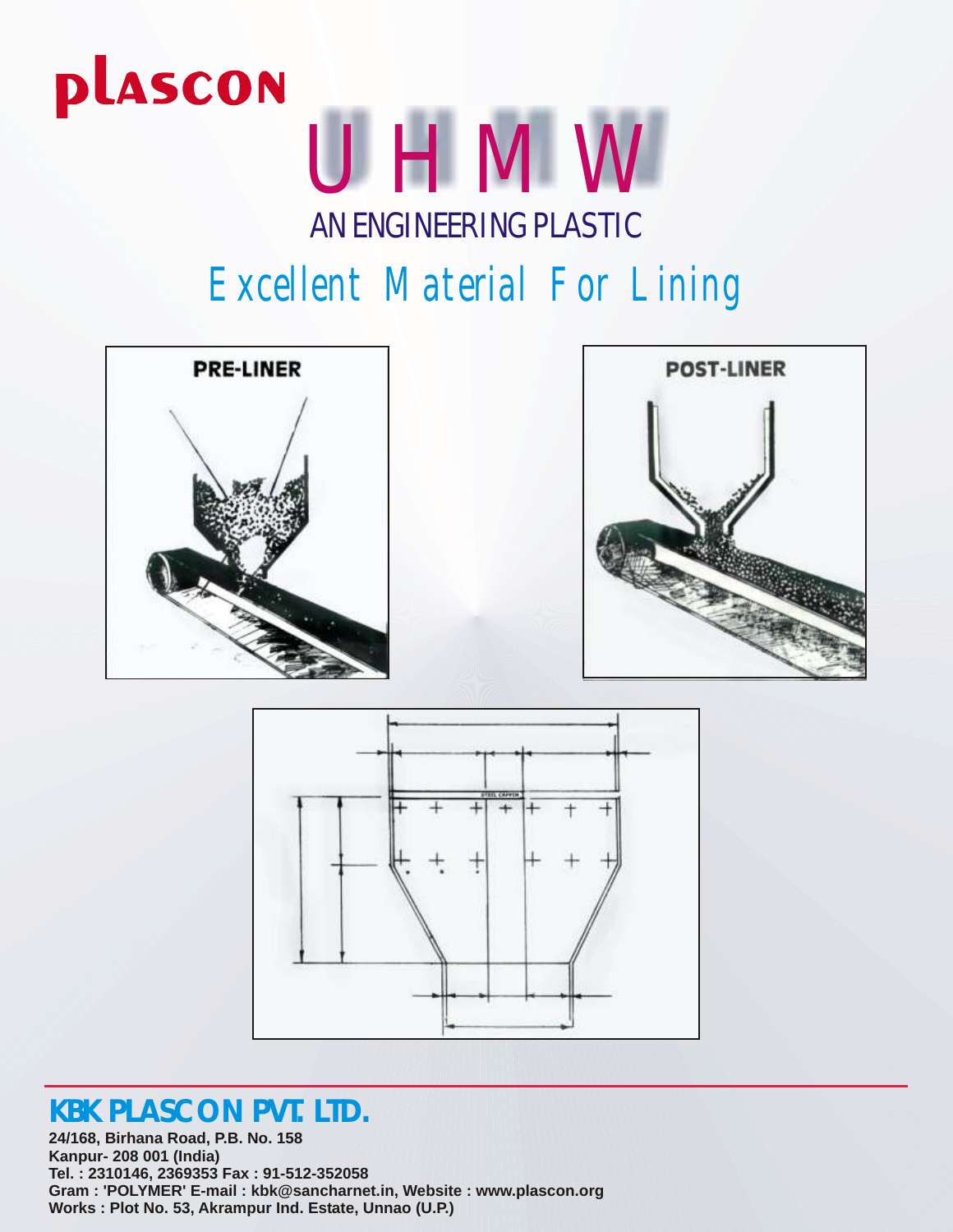### **R WEAR RESISTANT LINER PLATES FOR CHUTES, SILOS, BINS, HOPPER, SCRAPPER, AND CONVEYOR ETC.**

Plascon Sheets can work satisfactorily as Linear material for Hoppers, Silos and Chutes, Anti-sticking character of Plascon prevents any caking or freezing of Silos content on the surface of Silos, Hoppers, separators and similar plants. The major advantage of plscon Lining is easy release and slidablity and, therefore it is obvious that clogging of materials being experienced by you frequently at present may not occur; on the contrary, by deploying Plascon Lining, maintenance of continuous flow will be natural.

### **PHYSICAL FEATURES :**

- 1. Density 0.94  $gm/cm<sup>3</sup>$ .
- 2.High Molecular weight above 4 Million.
- 3.High impact Resistance and flexural strength.
- 4.Lighter than water-unique Engineering Plastic.
- 5.Good resistance at high as well low (-269 $^{\circ}$ C) temperature.
- 6.Non-sticking to foreign material.
- 7.Excellent chemical resistance and almost no water absorption.
- 8.Free from taste and odour hygienic.
- 9.Fine electrical properties.
- 10.Easily machinable.
- 11.No atmospheric effect.

12.Excellent abrasion resistance (for example, in a test that is widely accepted in the materials, handling industry, samples of various materials are rotated in sand water, slurry and volume losses measured. The Carbon steel was assigned on abrasion loss rating of 100, based on the volume of material lost during the test. Other material in the same test were rated as given in table below. It is to be noted that lower the rating, better the wear properties.

### **TABLE WEAR LOSS**

| <b>UMPWPE</b>                                     | <b>PLASCON</b> | 17  |
|---------------------------------------------------|----------------|-----|
| <b>Abrasion Resistant Steel</b>                   |                | 55  |
| <b>Stainless Seel</b>                             |                | 84  |
| <b>Carbon Steel</b>                               |                | 100 |
| <b>Phosphor Bronze</b>                            |                | 193 |
| Nylon 6-6                                         |                | 31  |
| Polyurethane (D-70)                               |                | 37  |
| <b>HDPE</b>                                       |                | 86  |
| Low Density Polyethylene                          |                | 530 |
| The above preparties enable Plassen to be used as |                |     |

above properties enable Plascon to be used as linear conveyor, idler, wheel etc.



**PLASCON SOLVES CLAY LANDING PROBLEM IN POTTERY INDUSTRY**



#### **CHEMICAL RESITANCE OF PLASCON :**

- *Norkable* in Hydrochloric Acid.
- $\mathscr{P}$  Inert to aggressive chemicals.
- Corrosion and Erosion resistance.
- *P*Fumes, Ash, Dust resistance.
- Excellent for use in dilute sulphuric Acid.
- Plascon works in High Temperature and in Minus. Temp. in Chemical.
- Easy flow of salt, solvent & Powder material.
- Very easy movement of Fertilizer, Coal dust, Powder, Chalk, cement etc.

Chocolate, Tobacco, Beet, Pyrite, Grains gets desired material flow.

*P* Does not swell.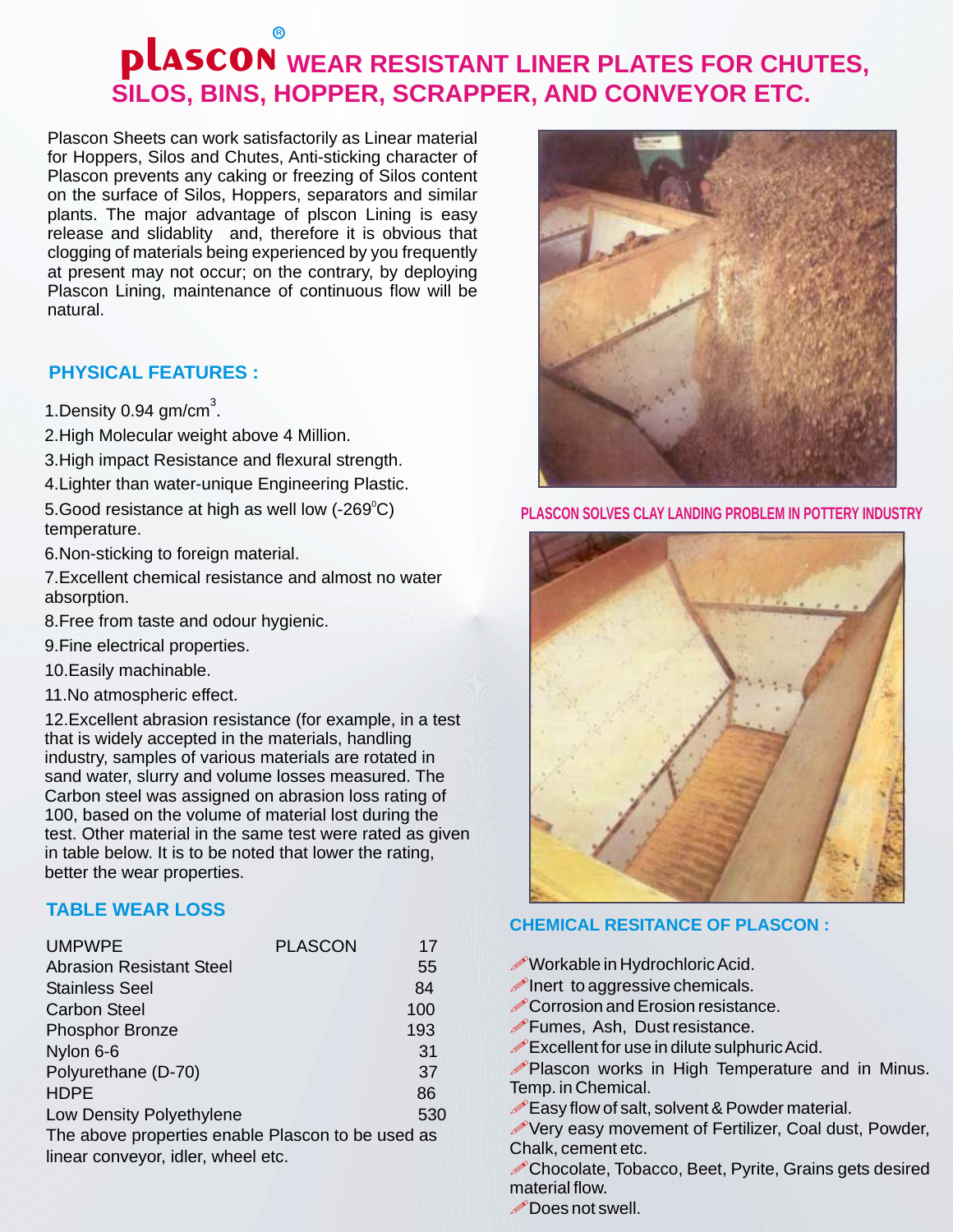### **METHOD OF INSTALLATION OF PLASCON WEAR RESISTANT LINEAR PLATES PLASCON TRUCK/ WAGON LINING**

Plascon liners can be fitted to steel or concrete. Bunkers , Chutes, Silos etc. The surface on which the Liners are to be fitted must be reasonably flat and clean. Correct mounting of Plascon Wear Liner can assure satisfactory performance. In case Liner Plates are exposed to sunlight, Black, UV-Resistant Liners should be used. While installing the Liners the coefficient of expansion of UHMW Polyethylene "PLASCON" must be taken into consideration, since it is about 8 times lighter than steel. As such it is always recommended to mount the liners at the normal temperature of operation.

The Liners are normally laid lengthwise in the direction of flow of bulk material, each plate overlapping the next one by about 15 mm horizontally. Vertical joints are put edge to edge according to the necessities, Liners can also be put with horizontal and vertical joints edge to edge but staggered without any problem. Whenever lining has to be done on a curved surface without many divisions; several grooves are made on the backside of the liner to suit the corresponding region. In case of part of lining of Bunkers, the upper-most edge of the liner plate is covered by steel strips as safeguard against seepage of fine dusts.

The high resistance of UHMW polyethylene to solvents restricts the range of suitable adhesives for gluing with these bonding agents only moderate joint strength is achieved. There fore, the liners are fastened with mechanical fasteners like counter-sunk bolt, screw, dowel etc. For Lining concrete Silos fastening done by means of countersunk bolt with straddling dowel. In the case of steel Silos Liners are fastened by means of counter-sunk head bolts with nuts when mother plate can not be wasted. The pitch between the fasteners depending on the thickness of the Liner is maintained at 150 to 200 mm. A distance of about 50 mm is left from the edge of the liner while fixing the bolt.

# **plascon**



### **PLASCON LINER FOR BUCKET WHEEL EXCAVATORS**